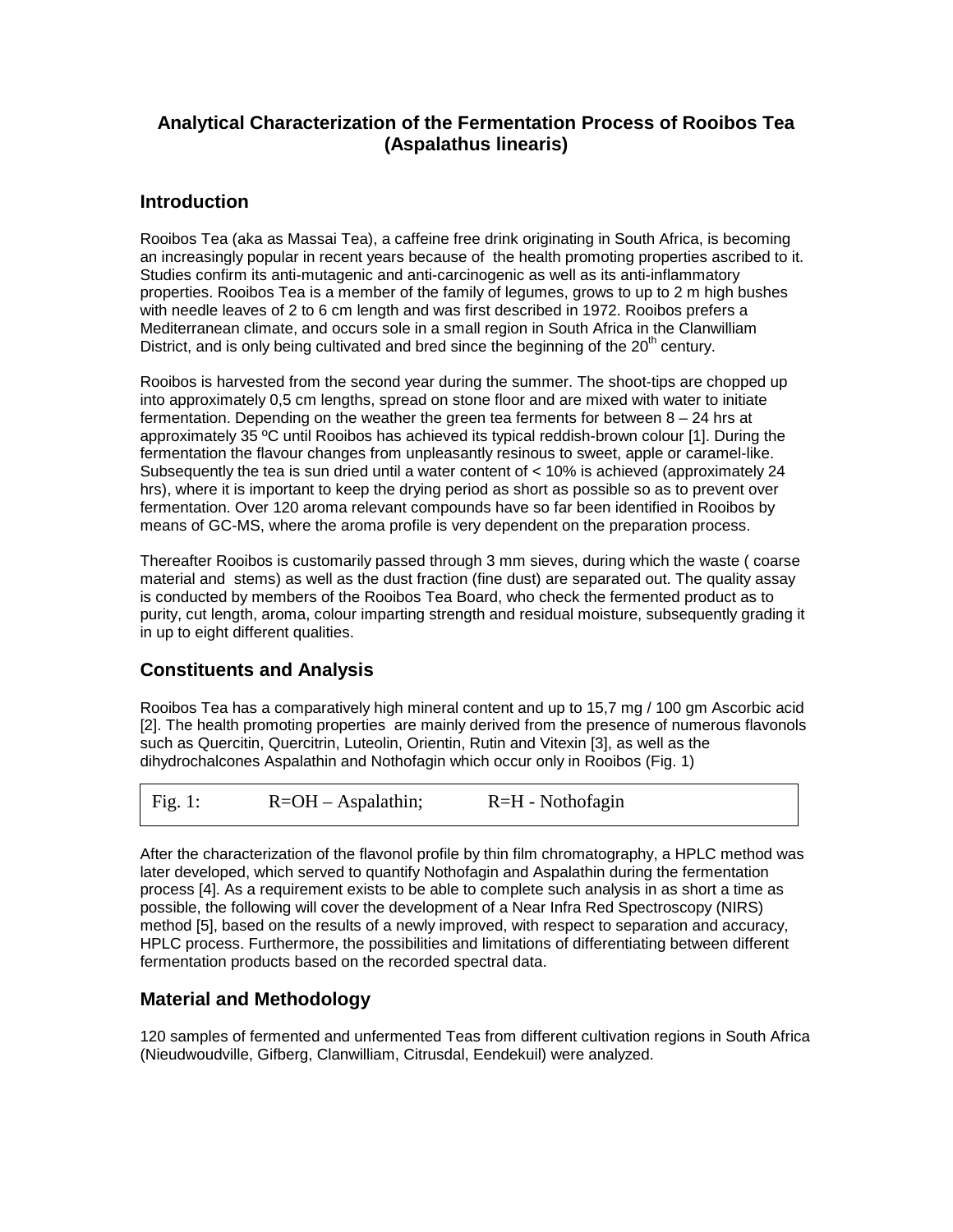#### *HPLC*

After grinding the sample 500 mg of the material are extracted at 100  $\rm{^{\circ}C}$  (15 min) in water, then cooled and mixed with 1 % Ascorbic acid. The HPLC analysis of the centrifuged, filtered solution were then done in a 3.5 µ ZORBAX SB-C18 column  $(3,0 \times 15 \text{ mm})$  with gradient elution (1 % HCOOH / CH3CN) within 30 minutes.

#### *NIRS*

The sample was measured in a dispersive NIR apparatus NIR Systems 5000, supplied by Foss, in reflection mode in the range 1100 to 2500 nm. Based on spectral data a major component analysis (PCA) was done and followed by a quantitative analysis using a modified PLS algorithm (Tecatur ISI Software) after a successful scatter correction (WMSC) was completed. The confidence of the calibration was established with the aid of the cross validation parameter  $R<sup>2</sup>$ (Correlation between predicted and reference values) as well as SECV (satanderd error of correlation).

# **Results**

#### *HPLC*

With regard to the flavonol constituents in respect of separation, time required to complete an analysis and reproducibility the HPLC-DAD determination could be significantly optimized compared to previously published methods. The addition of ascorbic acid enables the reliable determination of the oxidation susceptible Aspalathin, the content of which reduces to as little as 1.5 %, while Nothogfagin reduces to 10 % of the original concentration in the green tea (Table 1). The other secondary constituents remain large unchanged during the fermentation process.

| <b>Unfermented</b>                                                              |      | Aspal. Notho. | <b>Fermented</b>     |      | Aspal. Notho. |  |  |  |
|---------------------------------------------------------------------------------|------|---------------|----------------------|------|---------------|--|--|--|
| Clanwilliam (A)                                                                 | 4,52 | 0,34          | Choice Grade         | 0.14 | 0,10          |  |  |  |
| Clanwilliam (M)                                                                 | 5.44 | 0,56          | Super Grade          | 0,21 | 0,12          |  |  |  |
| Gifberg (A)                                                                     | 6,25 | 0,66          | Sun dried            | 0,11 | 0,09          |  |  |  |
| Clanwilliam (J)                                                                 | 9.34 | 1,03          | Tunnel dried         | 0,16 | 0,11          |  |  |  |
| Waste (leaves)                                                                  | 4.45 | 0,68          | Stems, coarse leaves | 0,11 | 0,02          |  |  |  |
| Waste (stems)                                                                   | 7,89 | 1,25          | Unsieved             | 0,11 | 0,03          |  |  |  |
| Process field (leaves)                                                          | 11,9 | 1,33          | Dust                 | 0,12 | 0,03          |  |  |  |
| Table 1: Comparison of various unfermented and fermented tea qualities          |      |               |                      |      |               |  |  |  |
| (J-Mainly young plants, A-mainly old plants, M-mixture of old and young plants) |      |               |                      |      |               |  |  |  |

# *NIRS*

On the basis of the spectral data it is possible, with the use of PCA , to obtain clearly defined grouping for fermented and unfermented Rooibos tea. As expected the semi-fermented samples are found in the range between the two main groupings, while the dust fraction and the fungal infection samples obtained during further processing are recognizable as separate clusters (Fig. 2).